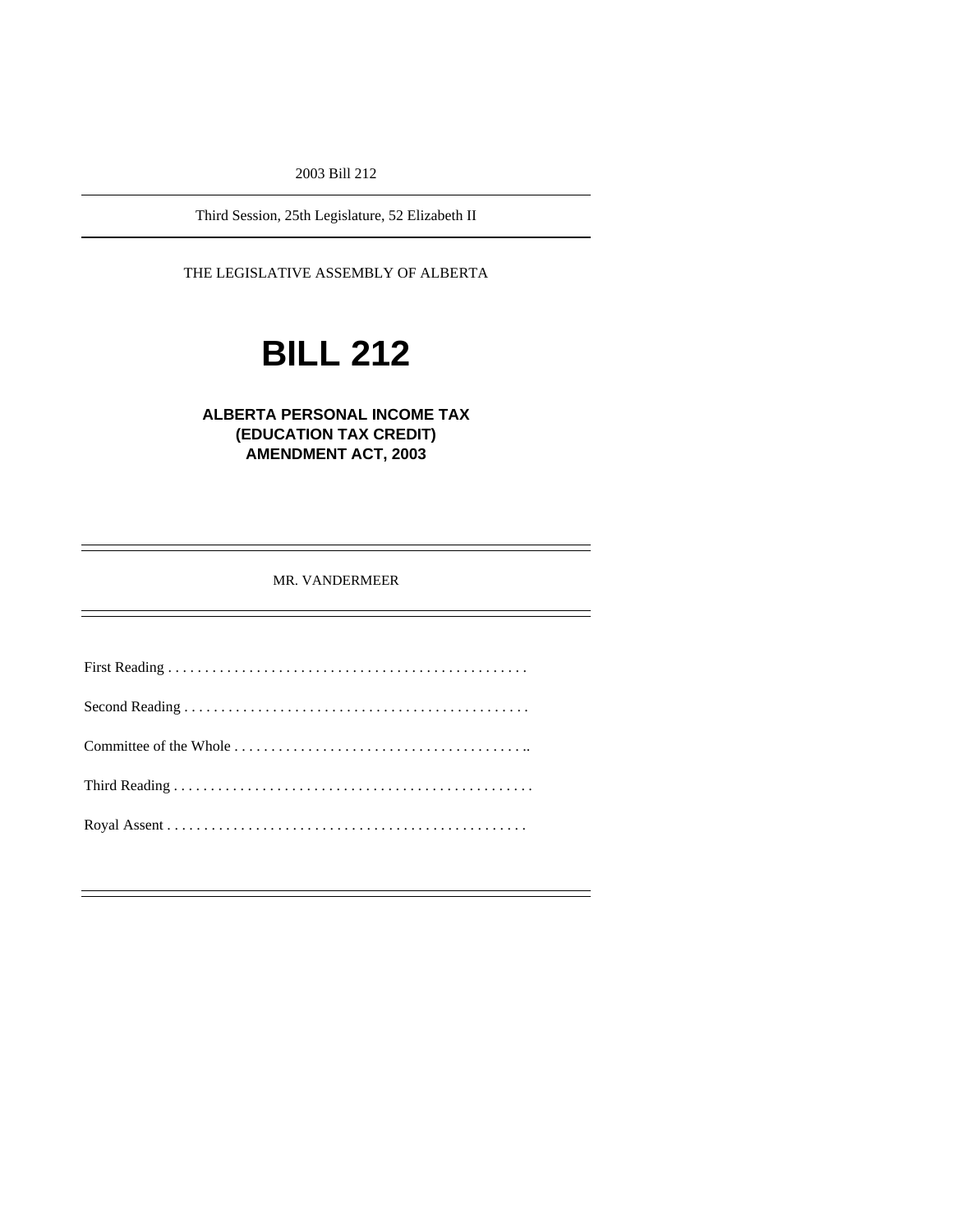*Bill 212 Mr. Vandermeer* 

# **BILL 212**

2003

## **ALBERTA PERSONAL INCOME TAX (EDUCATION TAX CREDIT) AMENDMENT ACT, 2003**

*(Assented to , 2003)* 

HER MAJESTY, by and with the advice and consent of the Legislative Assembly of Alberta, enacts as follows:

### **Amends RSA 2000 cA-30**

**1 The** *Alberta Personal Income Tax Act* **is amended by this Act.** 

**2 The following is added after section 27:** 

# **Division 3.1 Independent School Tax Credit**

#### **Interpretation**

**27.1** In this Division,

- (a) "independent school" means a school registered as a private school under the *School Act*;
- (b) "qualifying taxpayer" means an individual who is a parent or legal guardian of a dependant.

#### **Independent school tax credit**

**27.2(1)** For the purpose of computing the tax payable under this Act for a taxation year by a qualifying taxpayer, there may be deducted, for each dependant of the qualifying taxpayer, an amount equivalent to the lesser of

(a) \$3000,

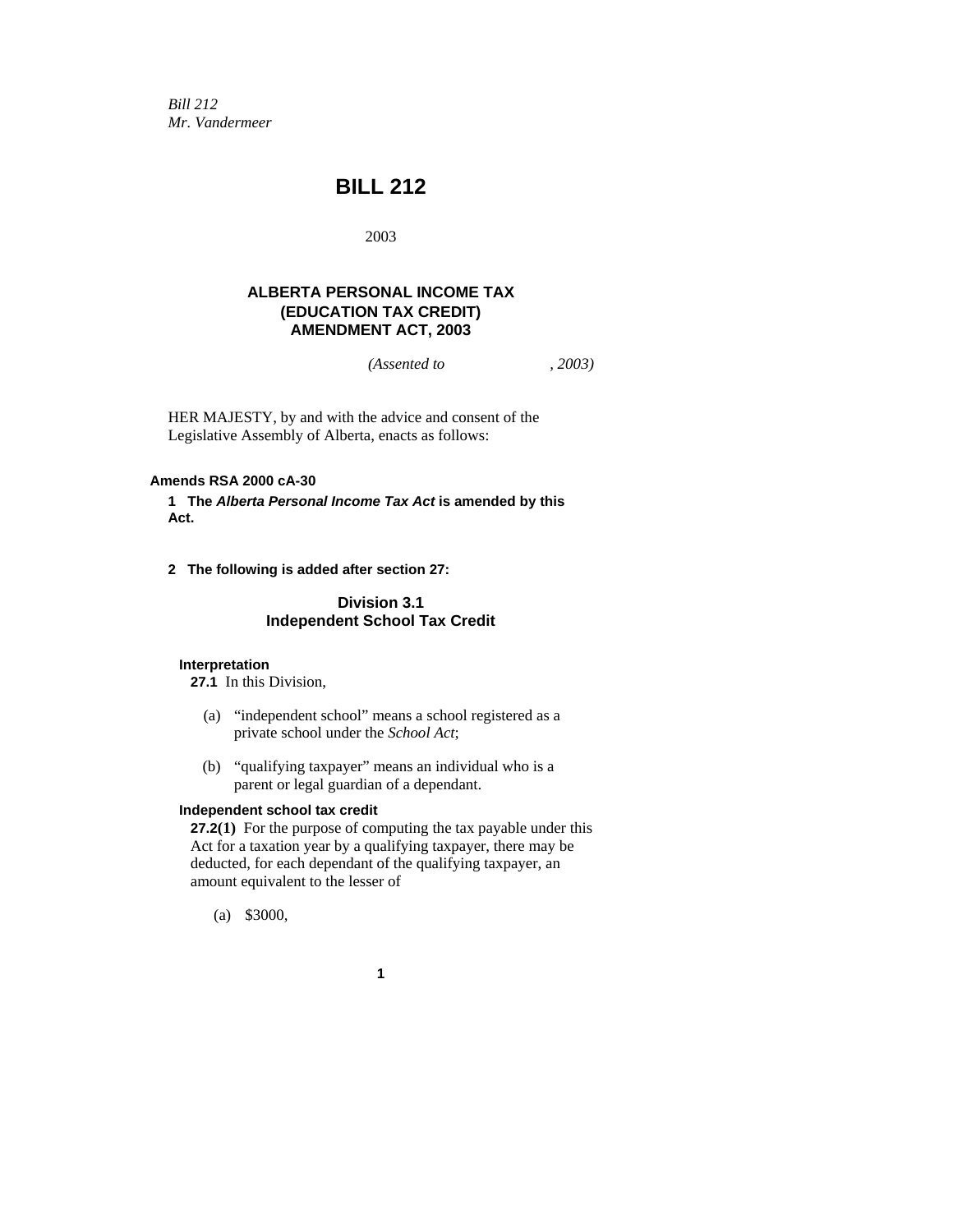- (b) 50% of the cost of the following in respect of the dependant:
	- (i) tuition for elementary or secondary education at an independent school, and
- (ii) tutoring programs that are designated in the regulations.

**(2)** For the purposes of this section, the amount of the credit available pursuant to subsection (1) must be apportioned between qualifying taxpayers based on the proportion of the costs paid by each of them.

**(3)** A credit may not be claimed under this Division where a tuition or education credit has been claimed in respect of the same dependant.

# **Regulations**

**27.3(1)** The Lieutenant Governor in Council may make regulations designating tutoring programs that are eligible for a credit under this Division.

**(2)** The Lieutenant Governor in Council shall make regulations specifying the order in which the credit under this Division shall be applied in computing tax payable under this Act in relation to the order of credits specified in section 42.

## **3 Section 37 is amended**

- **(a) by adding** "and 27.2" **after** "sections 8 to 20";
- **(b) in clause (a) by striking out** "and 19" **and substituting**  ", 19 and 27.2".

**2**

#### and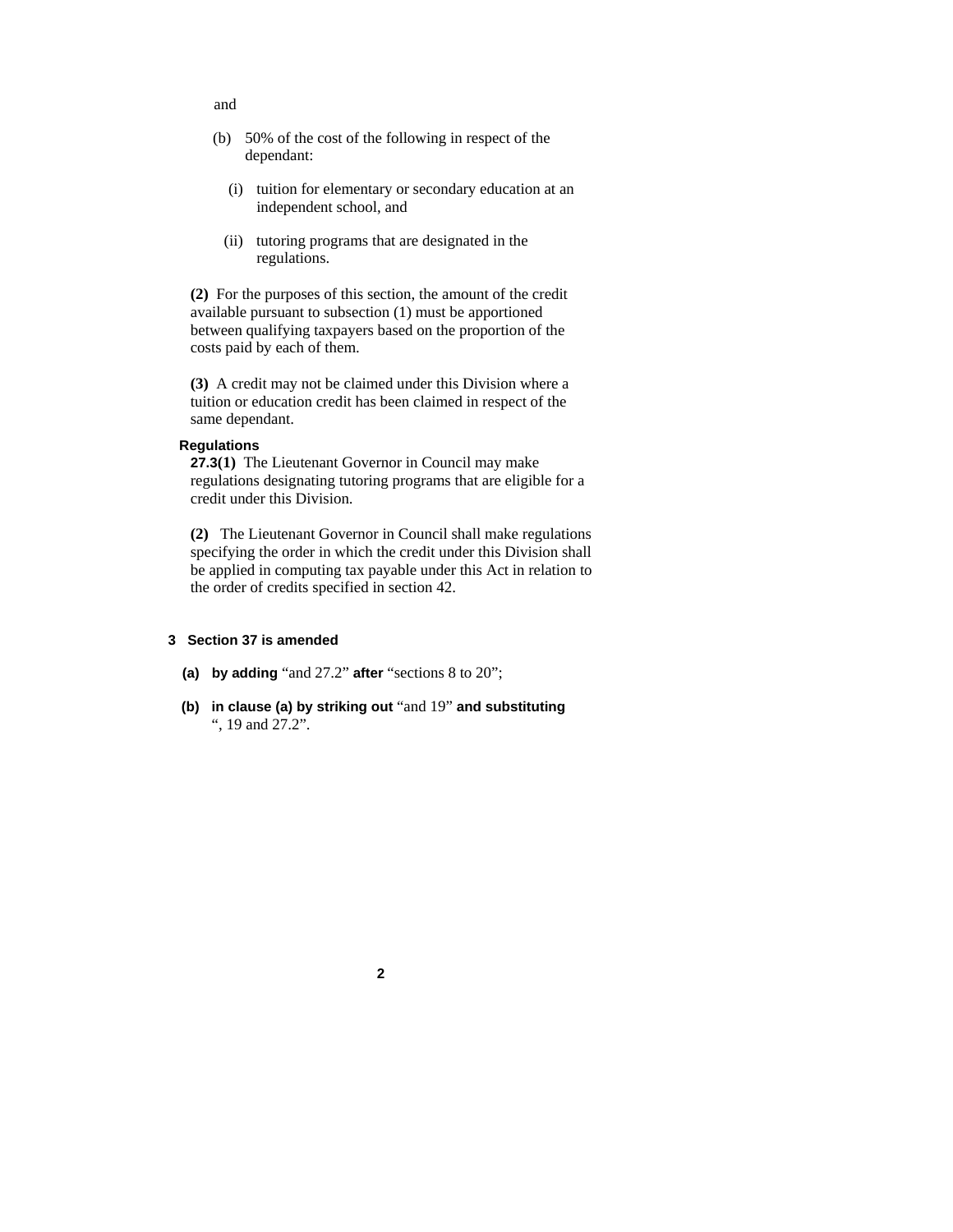**4 Section 38 is amended by striking out** "and 20" **wherever it occurs and substituting** ", 20 and 27.2".

**5 Section 39 is amended** 

- **(a) by striking out** "15 to 25" **and substituting** "15 to 25 and 27.2";
- **(b) by striking out** "and 25" **and substituting** ", 25 and 27.2".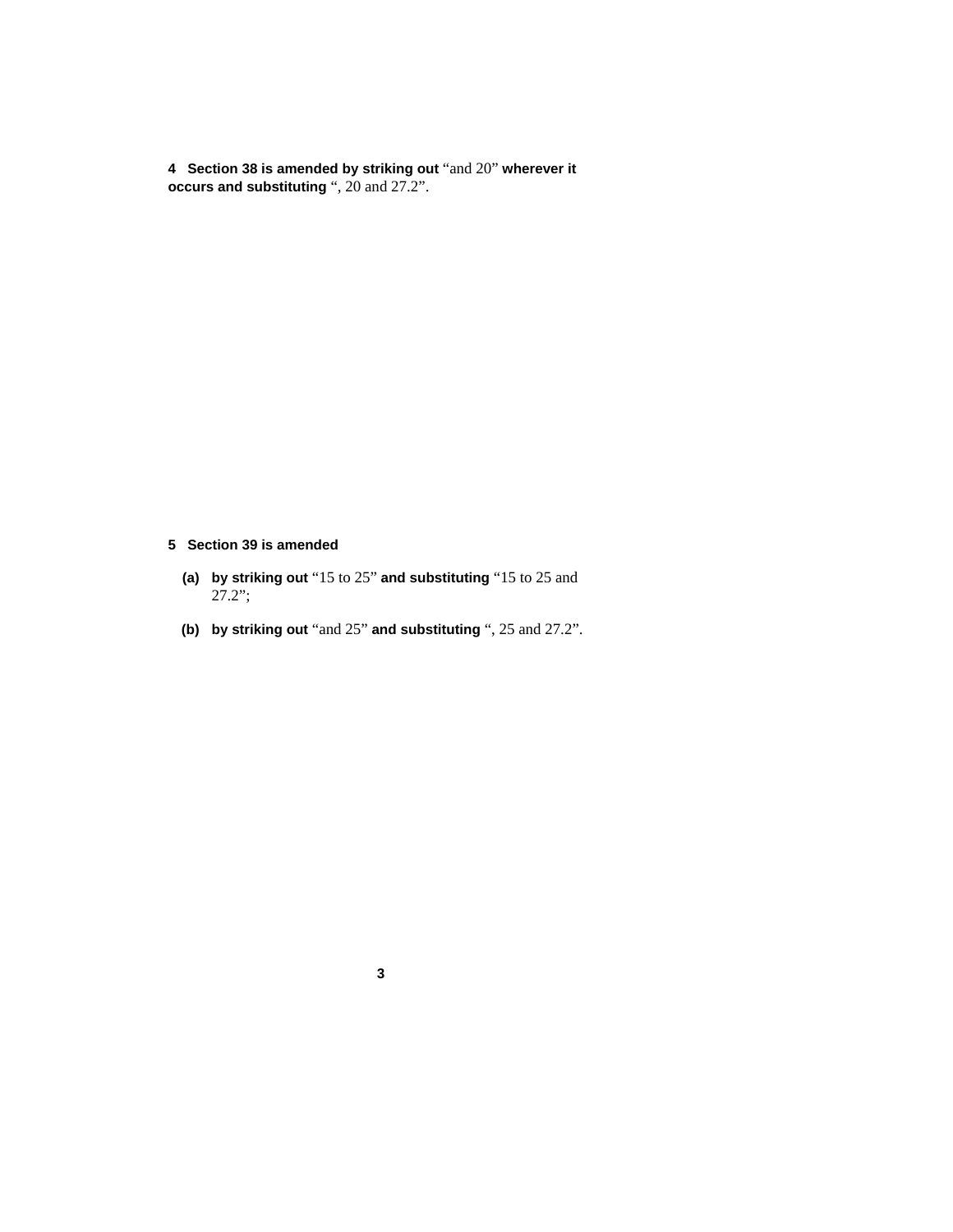- **6 Section 40 is amended** 
	- **(a) in subsection (1)** 
		- **(i) by striking out** "38 and 39" **and substituting** "27.2, 38 and 39";
		- **(ii) in clause (b)(i) by striking out** "18 and 19" **and substituting** "18, 19 and 27.2".
	- **(b) in subsections (3) and (4) by striking out** "19 and 20" **and substituting** "19, 20 and 27.2".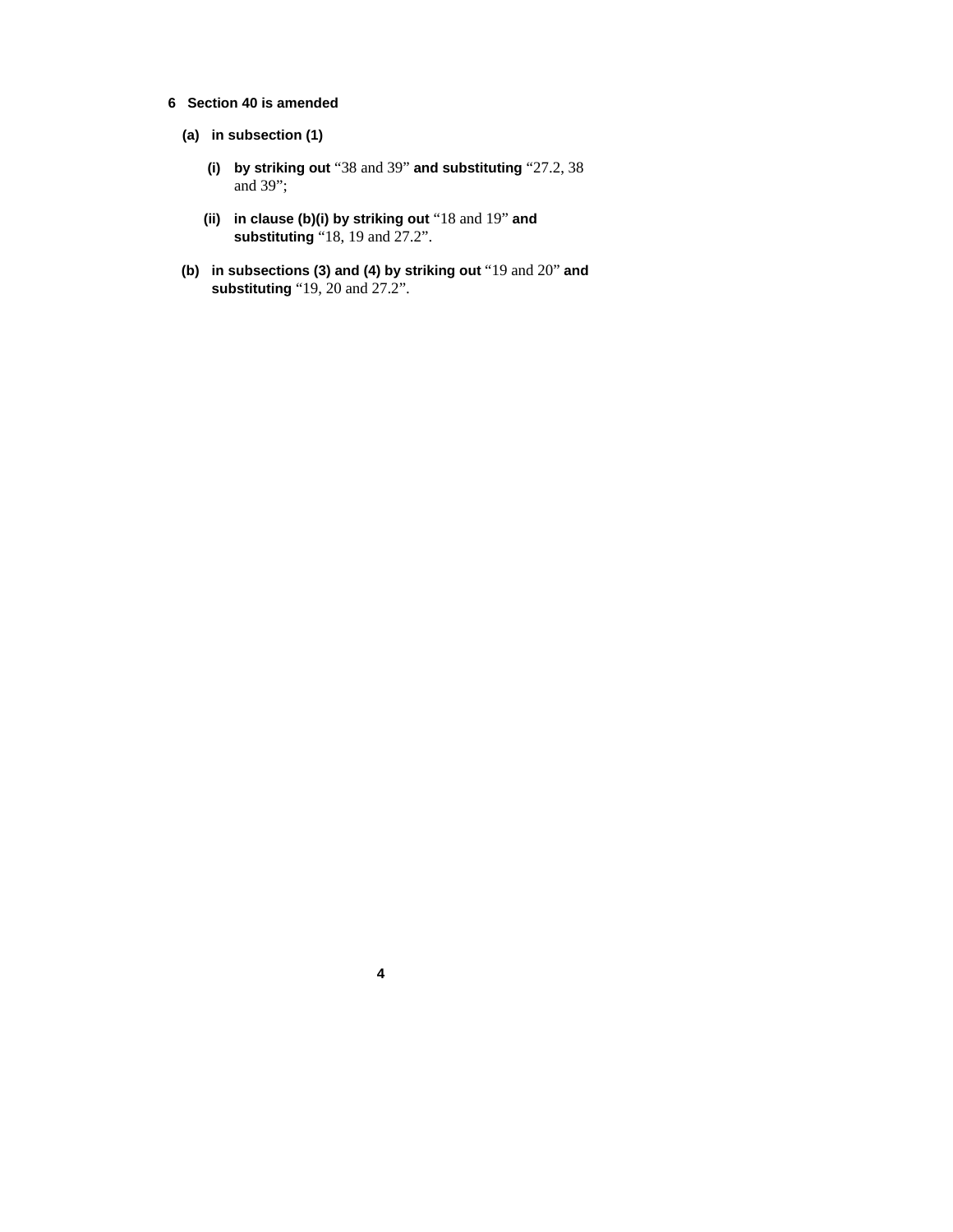**7 Section 41 is amended by striking out** "and 20" **wherever it occurs and substituting** ", 20 and 27.2".

**8 Section 43 is amended by striking out** "sections 10 to 19 of this Act" **and substituting** "sections 10 to 19 and 27.2 of this Act".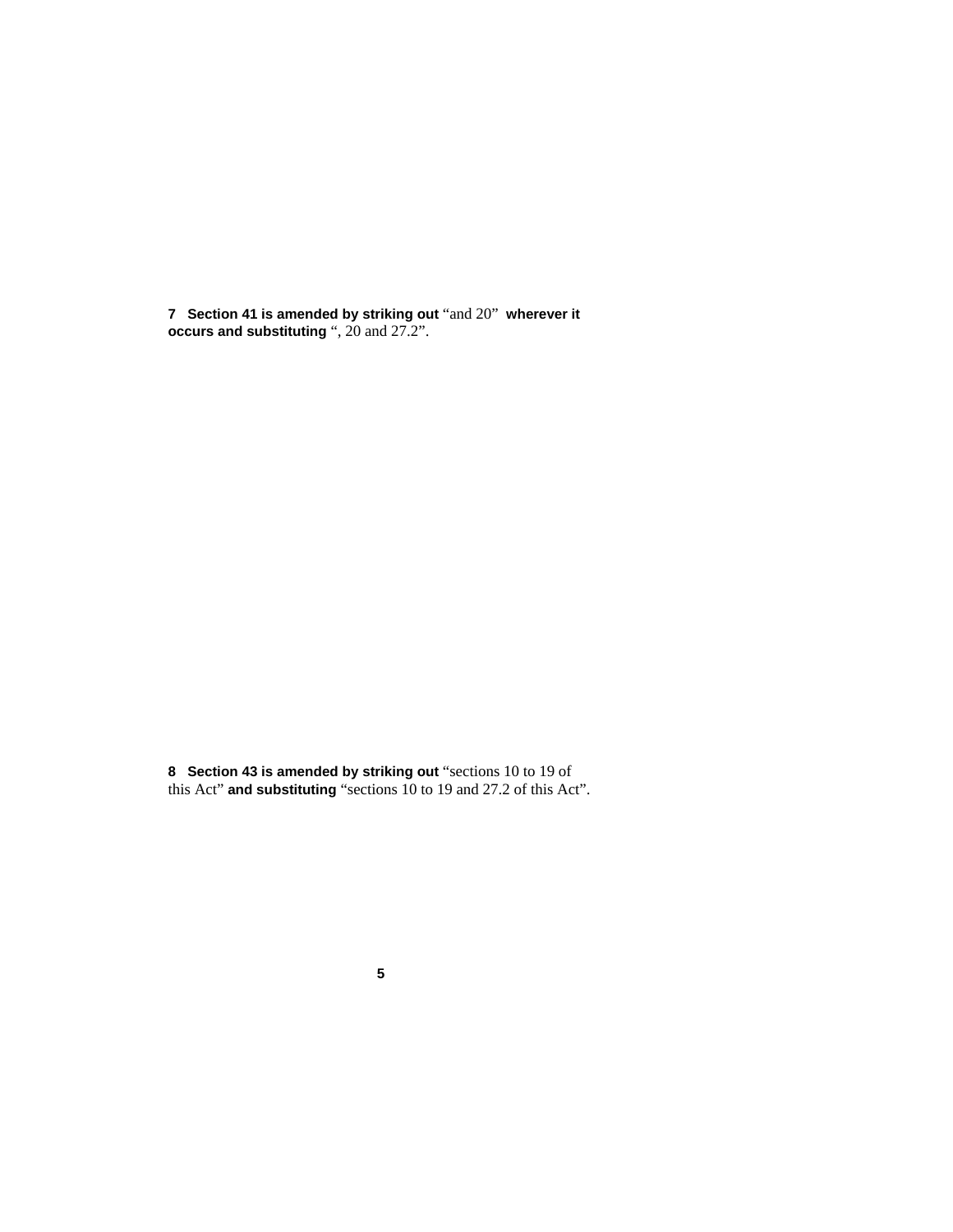**9 This Act comes into force on Proclamation.**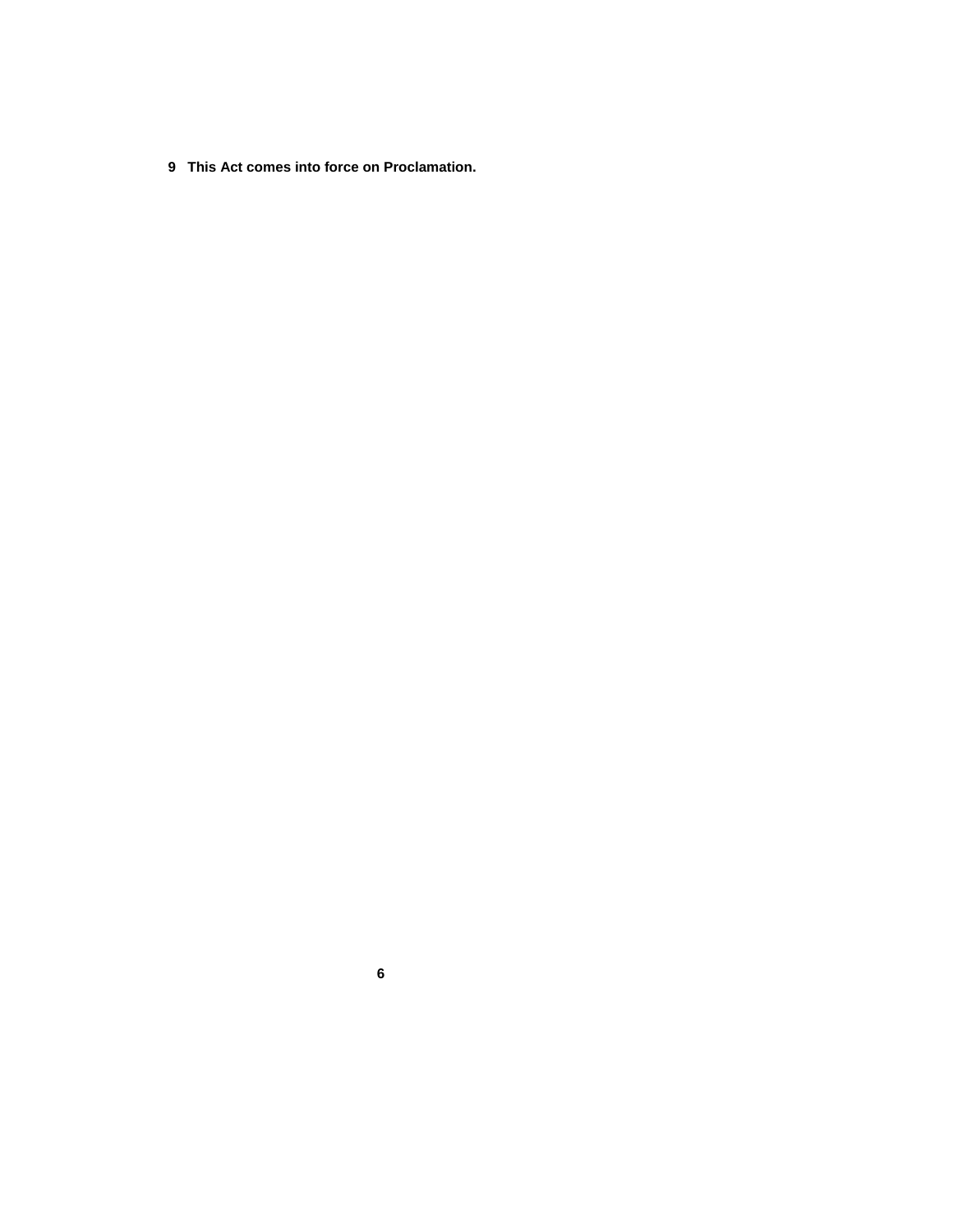# **Explanatory Notes**

- Amends chapter A-30 of the Revised Statutes of Alberta 2000.
- Tax credit for tuition costs at independent schools.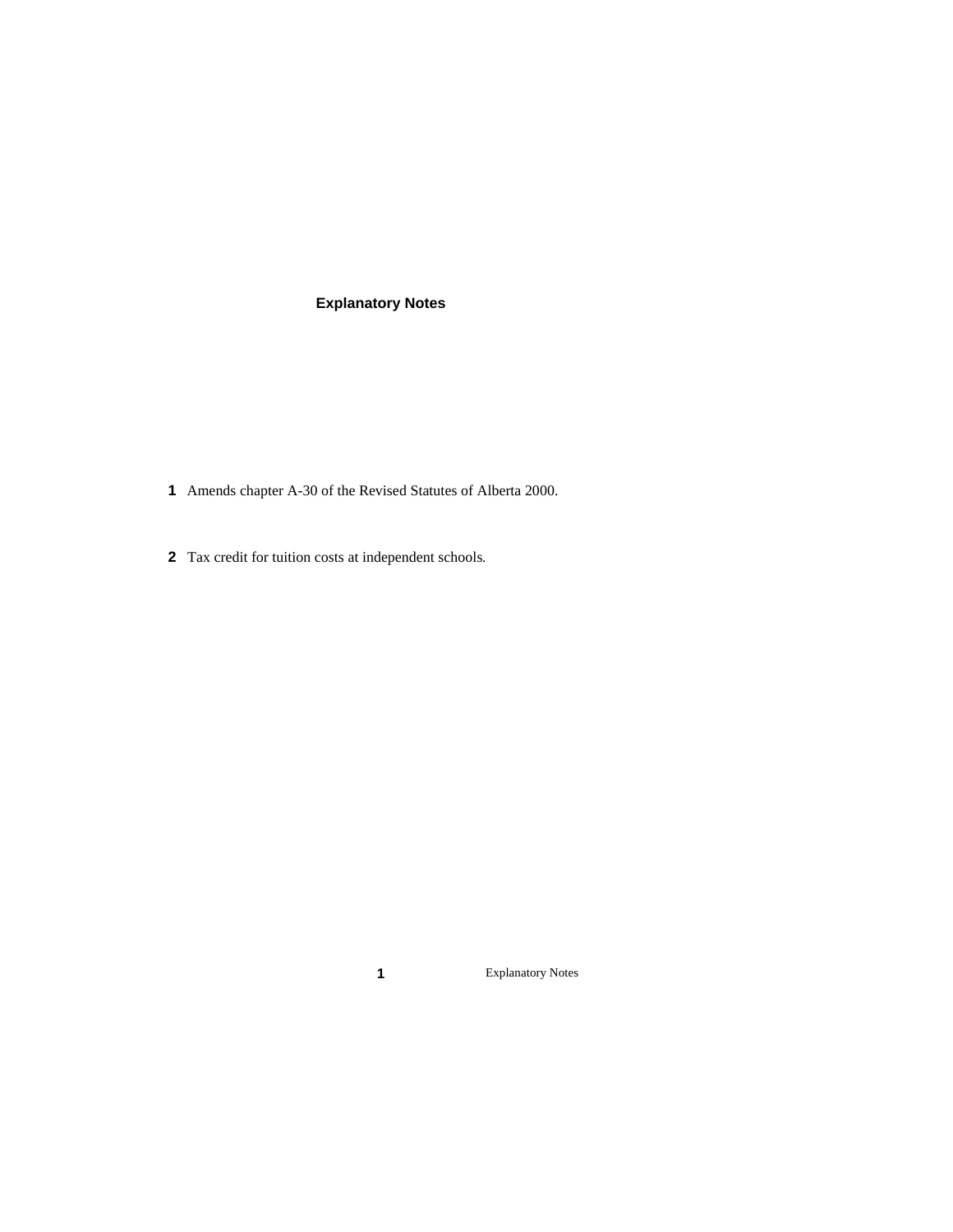#### **3** Section 37 presently reads:

*37 Despite sections 8 to 20, for the purpose of computing an individual's tax payable under this Act for a taxation year that ends in a calendar year in which the individual becomes bankrupt, the individual is allowed only* 

- *(a) such of the deductions as the individual is entitled to under sections 10, 11, 12, 15, 16, 18 and 19 as can reasonably be considered wholly applicable to the taxation year, and*
- *(b) such part of the deductions as the individual is entitled to under sections 8, 9, 13 and 20 as can reasonably be considered applicable to the taxation year,*

*except that the total of the amounts so deductible for all taxation years of the individual in the calendar year under any of those provisions cannot exceed the amount that would have been deductible under that*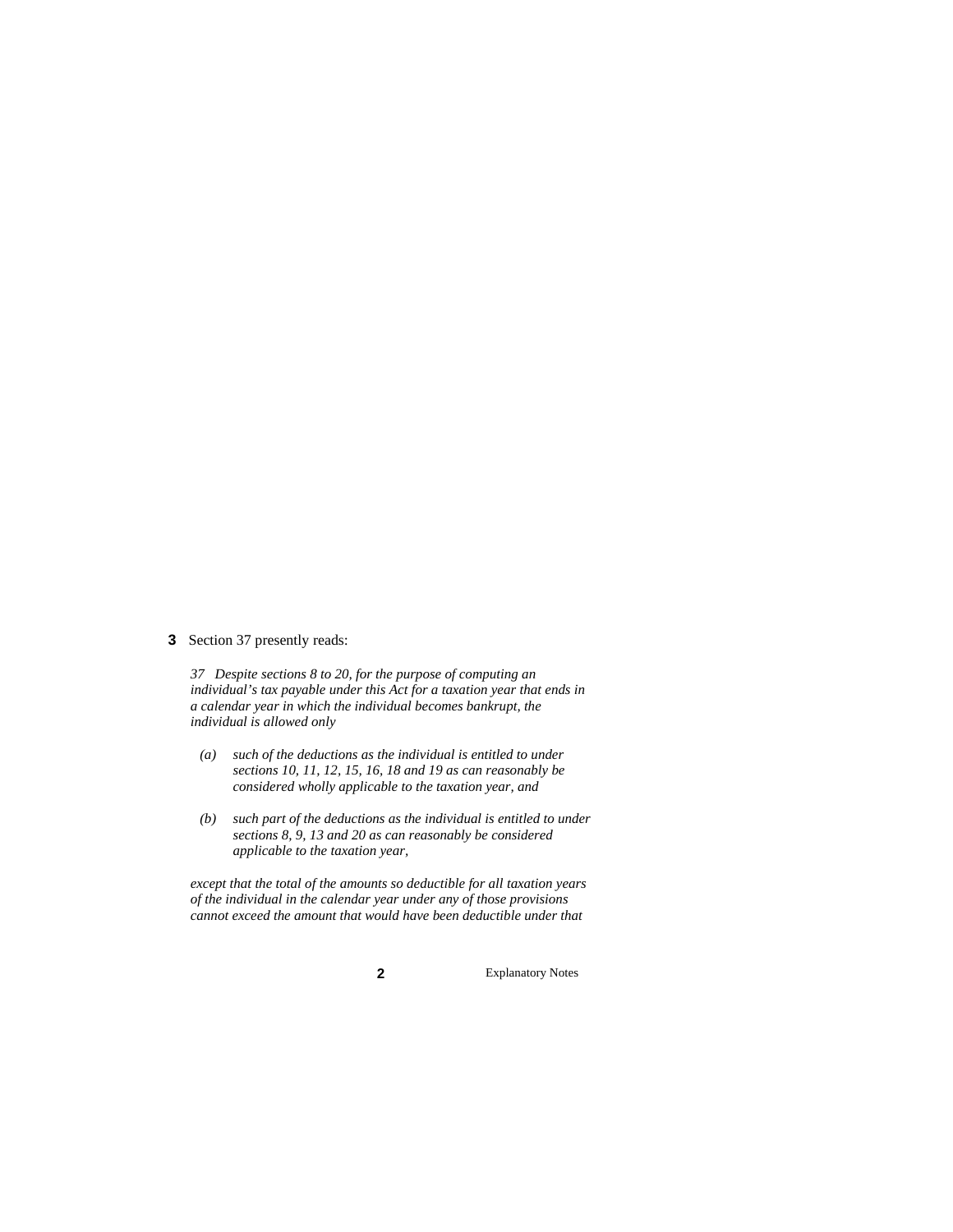*provision in respect of the calendar year if the individual had not become bankrupt.* 

**4** Section 38 presently reads:

*38 Despite sections 8, 9, 11, 12, 13, 15, 16, 17, 18, 19 and 20, for the purposes of computing tax payable under this Act for a taxation year by an individual referred to in section 6(2), the amount that may be deducted under those provisions must not exceed the portion of such amount determined by the formula* 

$$
A \times \frac{B-C}{B}
$$

 *Where* 

- *A is the total of those credits under sections 8, 9, 11, 12, 13, 15, 16, 17, 18, 19 and 20 that the individual is entitled to claim;*
- *B is the individual's income for the year as determined in section 1(1)(j)(iii);*
- *C is the individual's business income outside Alberta.*
- **5** Section 39 presently reads:

*39 Despite sections 8 to 13 and 15 to 25, for the purposes of computing tax payable under this Act for a taxation year by an individual referred to in section 6(3), the amount that may be deducted under those sections must not exceed the portion of such amount determined by the formula* 

> *A x B C*

 *Where* 

- *A is the total of those credits under sections 8, 9, 11, 12, 13, 15, 16, 17, 18, 19, 20, 24 and 25 that the individual is entitled to claim;*
- *B is the individual's business income in Alberta;*
- *C is the individual's income for the year as determined in section 1(1)(j)(iii).*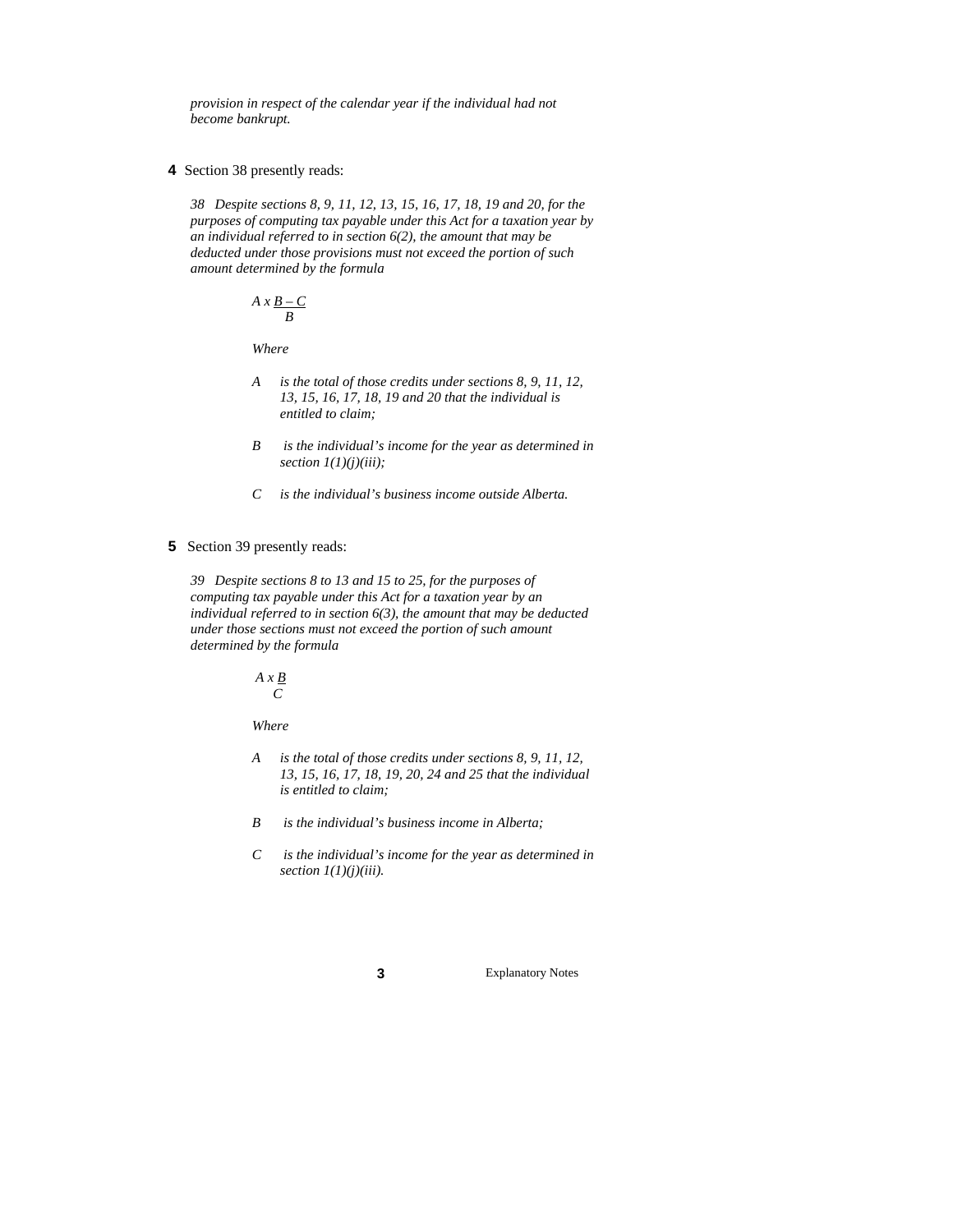**6** Section 40 presently reads:

*40(1) Despite sections 8 to 20, 38 and 39, where an individual is resident in Canada throughout part of a calendar year and throughout another part of the calendar year is non-resident, for the purpose of computing the individual's tax payable under this Act for the year,* 

- *(a) the amount deductible for the year under each such provision in respect of the part of the year that is not included in the period or periods referred to in clause (b) is computed as though such part were the whole taxation year, and*
- *(b) the individual is allowed only* 
	- *(i) such of the deductions permitted under sections 10, 11, 12, 15, 16, 18 and 19 as can reasonably be considered wholly applicable, and*
	- *(ii) such part of the deductions permitted under sections 8, 9, 13 and 20 as can reasonably be considered applicable*

*to the period or periods in the year throughout which the individual is resident in Canada, computed as though that period or those periods were the whole taxation year.* 

*(2) Despite subsection (1), the amount deductible for the year by the individual under each provision referred to in subsection (1)(b) cannot exceed the amount that would have been deductible under that provision had the individual been resident in Canada throughout the year.* 

*(3) For an individual referred to in section 6(4), the amount that may be deducted under subsections (1) and (2) for the year must not exceed the portion of such amount determined by the formula* 

$$
A \, x \, \underline{(C-D)}{C}
$$

 *Where* 

 *A is the total of those credits under sections 8, 9, 11, 12, 13, 15, 16, 18, 19 and 20 that the individual is entitled to claim, and* 

 *C and D are the individual's amounts for the year as described in section 6(4).* 

*(4) For an individual referred to in section 6(6), the amount that may be deducted under subsections (1) and (2) for the year must not exceed the portion of such amount determined by the formula*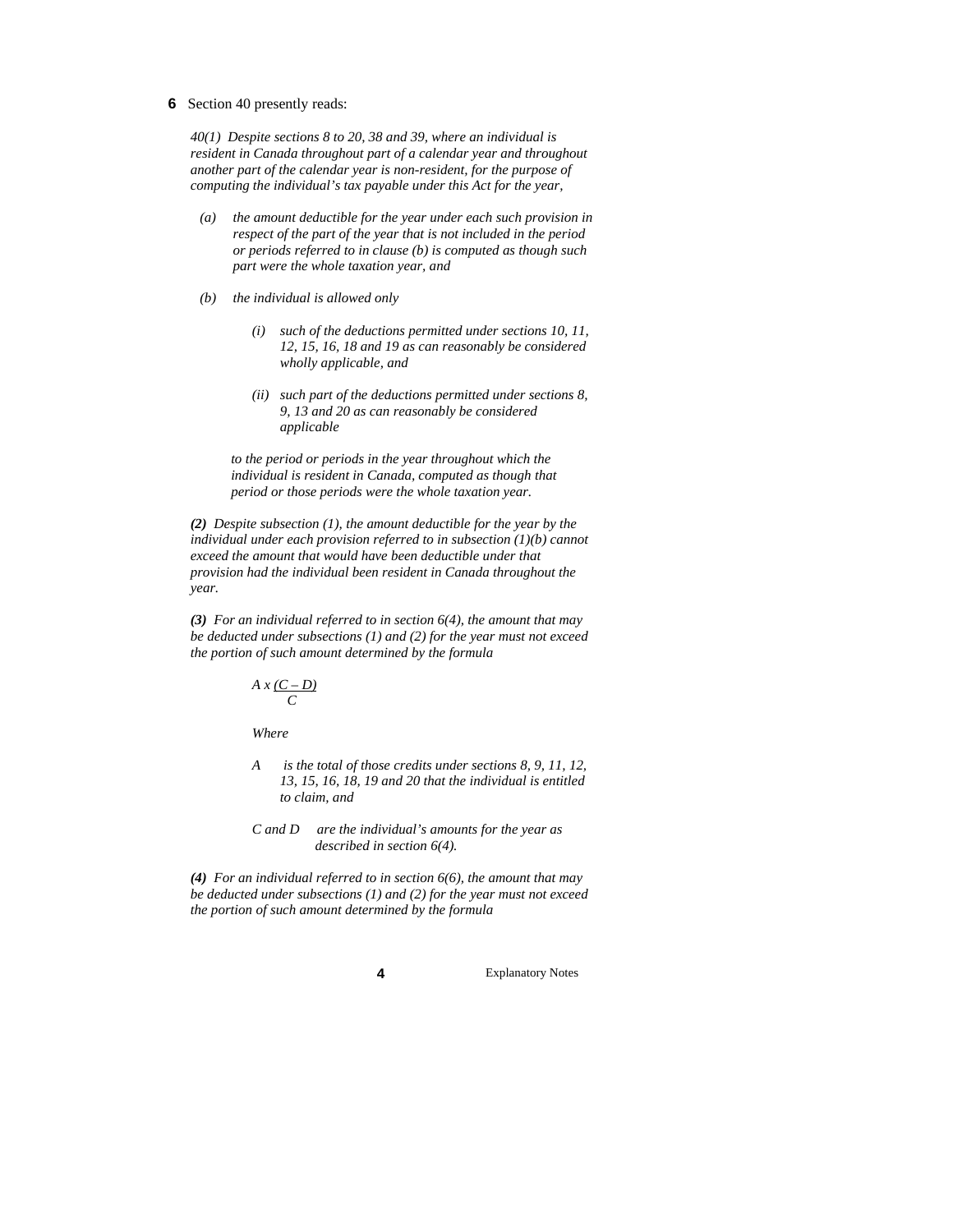*A x C <i>D* 

 *Where* 

- *A is the total of those credits under sections 8, 9, 11, 12, 13, 15, 16, 18, 19 and 20 that the individual is entitled to claim, and*
- *C and D are the individual's amounts for the year as described in section 6(6).*

#### **7** Section 41 presently reads:

*41(1) Sections 8, 9, 10 and 12 of this Act, section 13 of this Act with respect to the application of subsections 118.3(2) and (3) of the federal Act and sections 15, 16 and 20 of this Act do not apply for the purpose of computing the tax payable under this Act for a taxation year by an individual who at no time in the year is resident in Canada unless all or substantially all of the individual's income for the year is included in computing the individual's taxable income earned in Canada for the year.* 

*(2) For an individual referred to in section 6(5), the amount that may be deducted under subsection (1) for the year must not exceed the portion of such amount determined by the formula* 

> *A x C D*

 *Where* 

- *A is the total of those credits under sections 8, 9, 11, 12, 13, 15, 16, 18, 19 and 20 that the individual is entitled to claim, and*
- *C and D are the individual's amounts for the year as described in section 6(5).*

#### **8** Section 43 presently reads:

*43 Where a separate return of income with respect to an individual is filed under subsection 70(2), 104(23) or 150(4) of the federal Act for a particular period and another return of income under this Act with respect to the individual is filed for a period ending in the calendar year in which the particular period ends, for the purpose of computing the tax payable under this Act by the individual in those returns, the total of all deductions claimed in all those returns under any of sections*